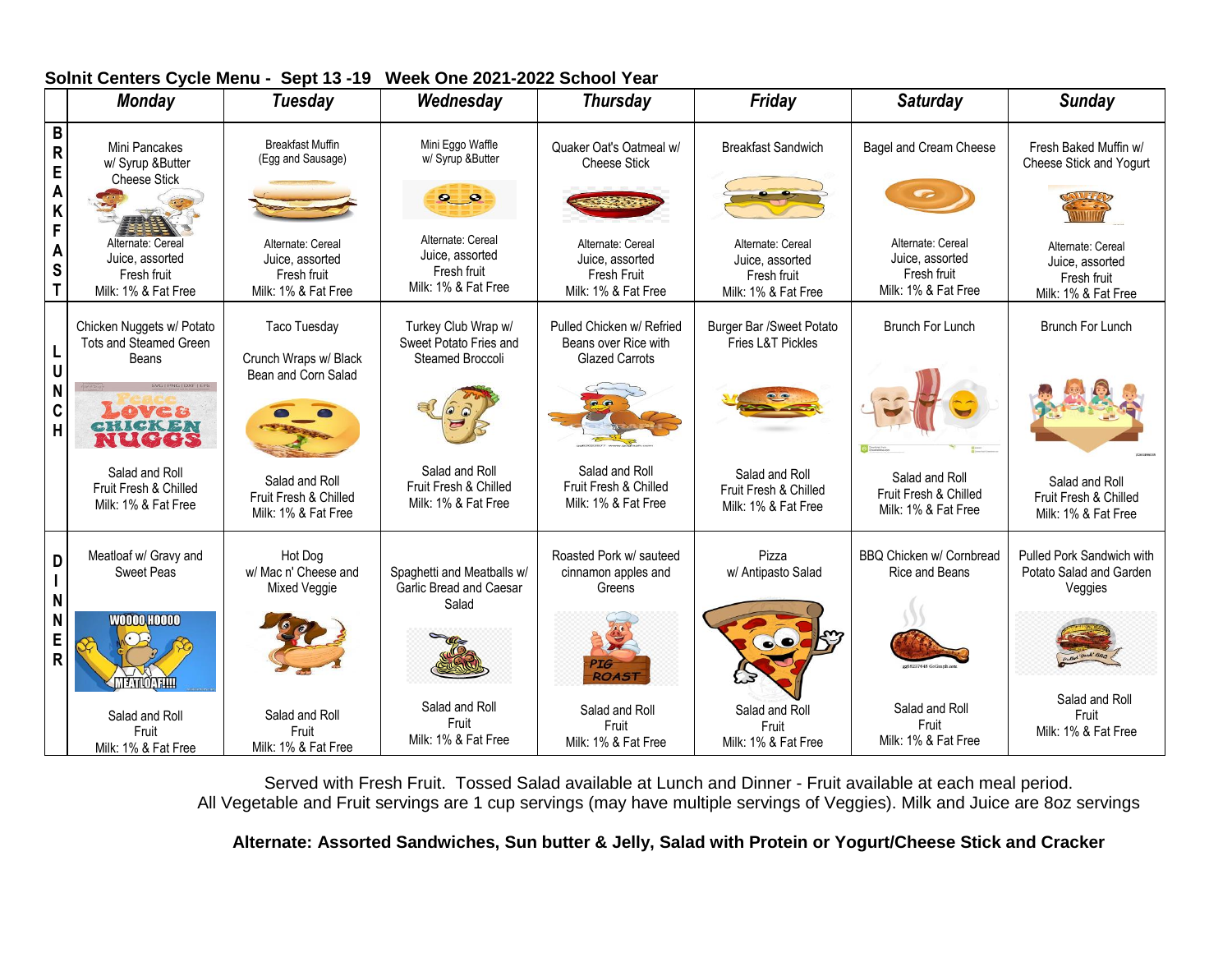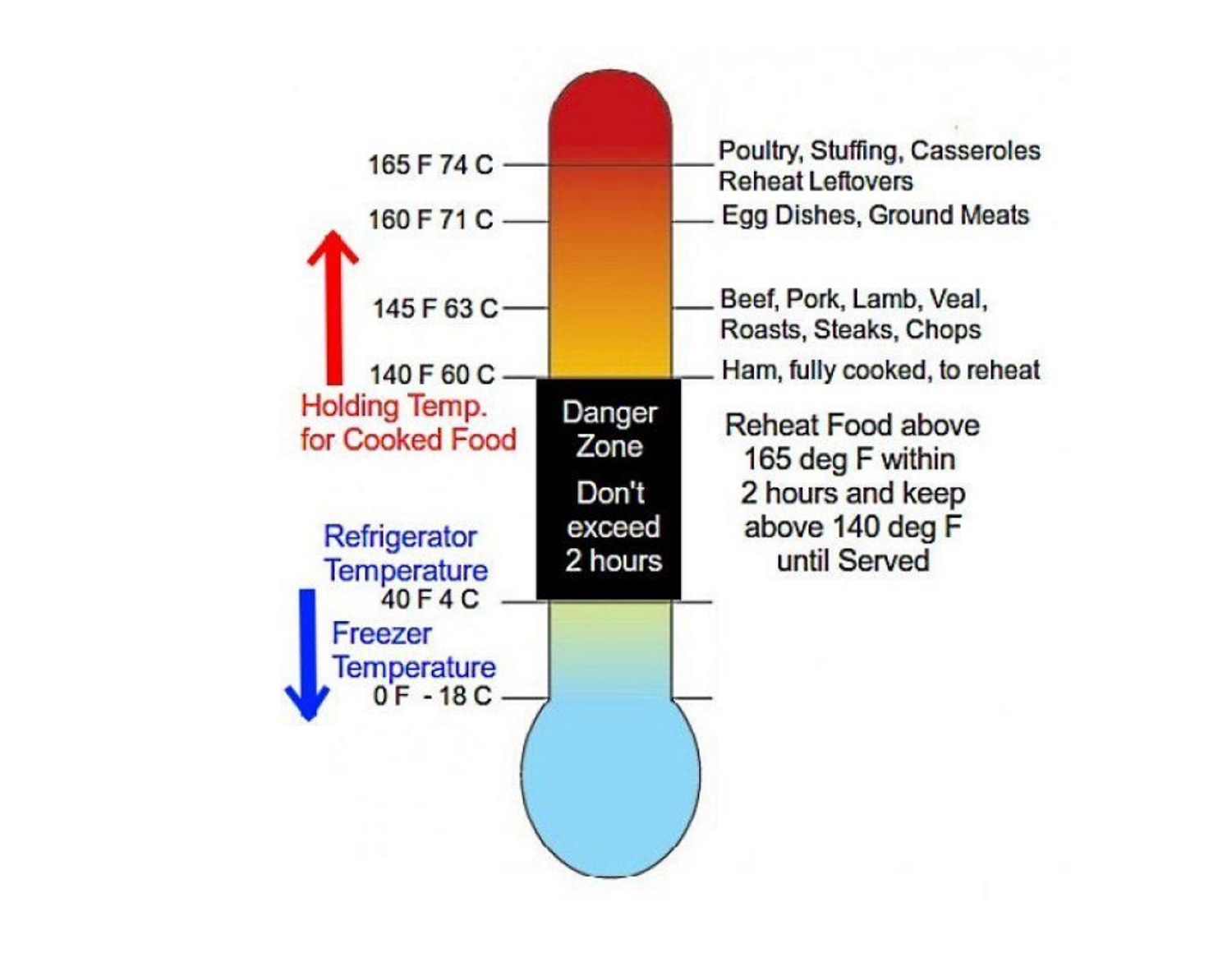|                       | <b>Monday</b>                                                              | <b>Tuesday</b>                                                             | Wednesday                                                                  | <b>Thursday</b>                                                                   | Friday                                                                     | <b>Saturday</b>                                                            | <b>Sunday</b>                                                                         |
|-----------------------|----------------------------------------------------------------------------|----------------------------------------------------------------------------|----------------------------------------------------------------------------|-----------------------------------------------------------------------------------|----------------------------------------------------------------------------|----------------------------------------------------------------------------|---------------------------------------------------------------------------------------|
| B<br>R<br>E<br>A<br>K | Mini Pancakes<br>w/ Syrup &Butter<br><b>Cheese Stick</b>                   | <b>Breakfast Muffin</b><br>(Egg and Sausage)                               | Mini Eggo Waffle<br>w/ Syrup &Butter<br>$\bullet$ $\bullet$                | Quaker Oat's Oatmeal w/<br><b>Cheese Stick</b>                                    | <b>Breakfast Sandwich</b>                                                  | Bagel and Cream Cheese                                                     | Fresh Baked Muffin w/<br>Cheese Stick and Yogurt                                      |
| F<br>A<br>S<br>T      | Alternate: Cereal<br>Juice, assorted<br>Fresh fruit<br>Milk: 1% & Fat Free | Alternate: Cereal<br>Juice, assorted<br>Fresh fruit<br>Milk: 1% & Fat Free | Alternate: Cereal<br>Juice, assorted<br>Fresh fruit<br>Milk: 1% & Fat Free | Alternate: Cereal<br>Juice, assorted<br><b>Fresh Fruit</b><br>Milk: 1% & Fat Free | Alternate: Cereal<br>Juice, assorted<br>Fresh fruit<br>Milk: 1% & Fat Free | Alternate: Cereal<br>Juice, assorted<br>Fresh fruit<br>Milk: 1% & Fat Free | Alternate: Cereal<br>Juice, assorted<br>Fresh fruit<br>Milk: 1% & Fat Free            |
| L                     | Grilled Cheese and Tomato<br>Soup                                          | Traditional Taco w/ Refried<br>Beans                                       | Crispy Buffalo Chicken<br>Sandwich w/ Chips and                            | <b>Meatball Grinder</b><br>w/ Sun Chips and Steamed                               | Burger Bar /Sweet Potato                                                   | Brunch for Lunch                                                           | <b>Brunch For Lunch</b>                                                               |
| U<br>N<br>C<br>H      | <b>Carrot Sticks</b>                                                       | <b>Buttered Corn</b><br>TACO<br><b>TUESDAY</b>                             | Sauteed Veggies                                                            | <b>Broccoli</b>                                                                   | Fries L&T Pickles                                                          |                                                                            |                                                                                       |
|                       | Salad and Roll<br>Fruit Fresh & Chilled<br>Milk: 1% & Fat Free             | Salad and Roll<br>Fruit Fresh & Chilled<br>Milk: 1% & Fat Free             | Salad and Roll<br>Fruit Fresh & Chilled<br>Milk: 1% & Fat Free             | Salad and Roll<br>Fruit Fresh & Chilled<br>Milk: 1% & Fat Free                    | Salad and Roll<br>Fruit Fresh & Chilled<br>Milk: 1% & Fat Free             | Salad and Roll<br>Fruit Fresh & Chilled<br>Milk: 1% & Fat Free             | Salad and Roll<br>Fruit Fresh & Chilled<br>Milk: 1% & Fat Free                        |
| D                     | General Tso Chicken w/<br>Jasmine Rice Stir Fried<br>Veggies               | <b>Baked Potato Bar</b>                                                    | Pasta w/ Sausage<br>served w/ Sauteed<br>Zucchini                          | Baked Chicken w/ Green<br>Beans and Roasted<br>Potatoes                           | Pizza<br>w/ Salad and Veggie<br><b>Sticks</b>                              | Grilled Chicken w/ Corn<br>and Potato Salad                                | Shepard's Pie w/ Mixed<br>vegetables and Salad                                        |
| N<br>N<br>E<br>R      |                                                                            | $\odot(\bullet)$                                                           |                                                                            |                                                                                   | $\bullet$                                                                  |                                                                            |                                                                                       |
|                       | <b>Tossed Salad and Roll</b><br>Fruit<br>Milk: 1% & Fat Free               | <b>Tossed Salad and Roll</b><br>Fruit<br>Milk: 1% & Fat Free               | <b>Tossed Salad and Roll</b><br>Fruit<br>Milk: 1% & Fat Free               | <b>Tossed Salad and Roll</b><br>Fruit<br>Milk: 1% & Fat Free                      | <b>Tossed Salad and Roll</b><br>Fruit<br>Milk: 1% & Fat Free               | <b>Tossed Salad and Roll</b><br>Fruit<br>Milk: 1% & Fat Free               | <b>SHEPHERD'S PIE</b><br><b>Tossed Salad and Roll</b><br>Fruit<br>Milk: 1% & Fat Free |

## **Solnit Centers Cycle Menu- Sept 20-26 Week Two School Year 2021/2022**

 Served with Fresh Fruit. Tossed Salad available at Lunch and Dinner - Fruit available at each meal period. All Vegetable and Fruit servings are 1 cup servings (may have multiple servings of veggies). Milk and Juice are 8oz servings

**Alternate: Assorted Sandwiches, Sun butter & Jelly, Salad with Protein or Yogurt/Cheese Stick and Cracker**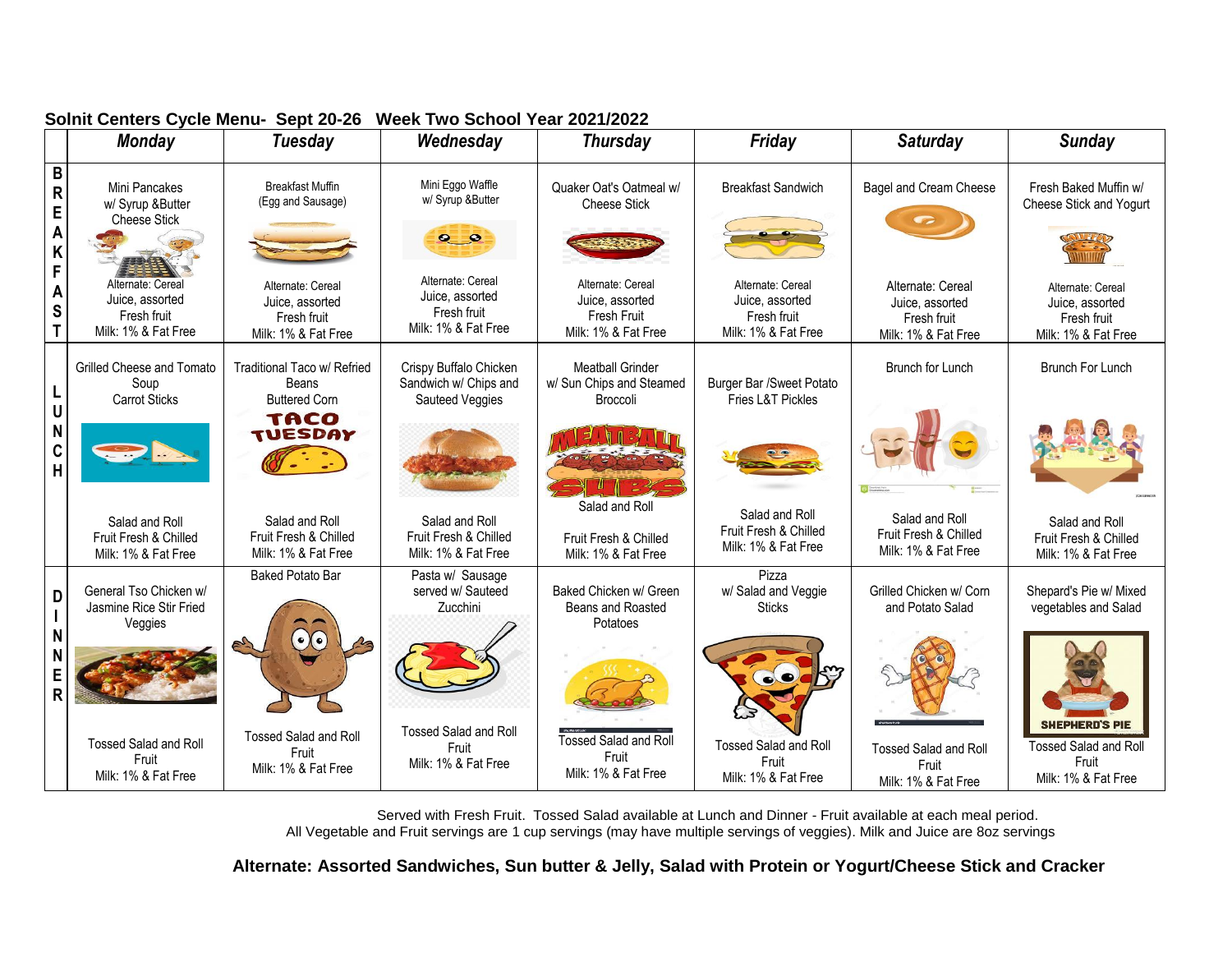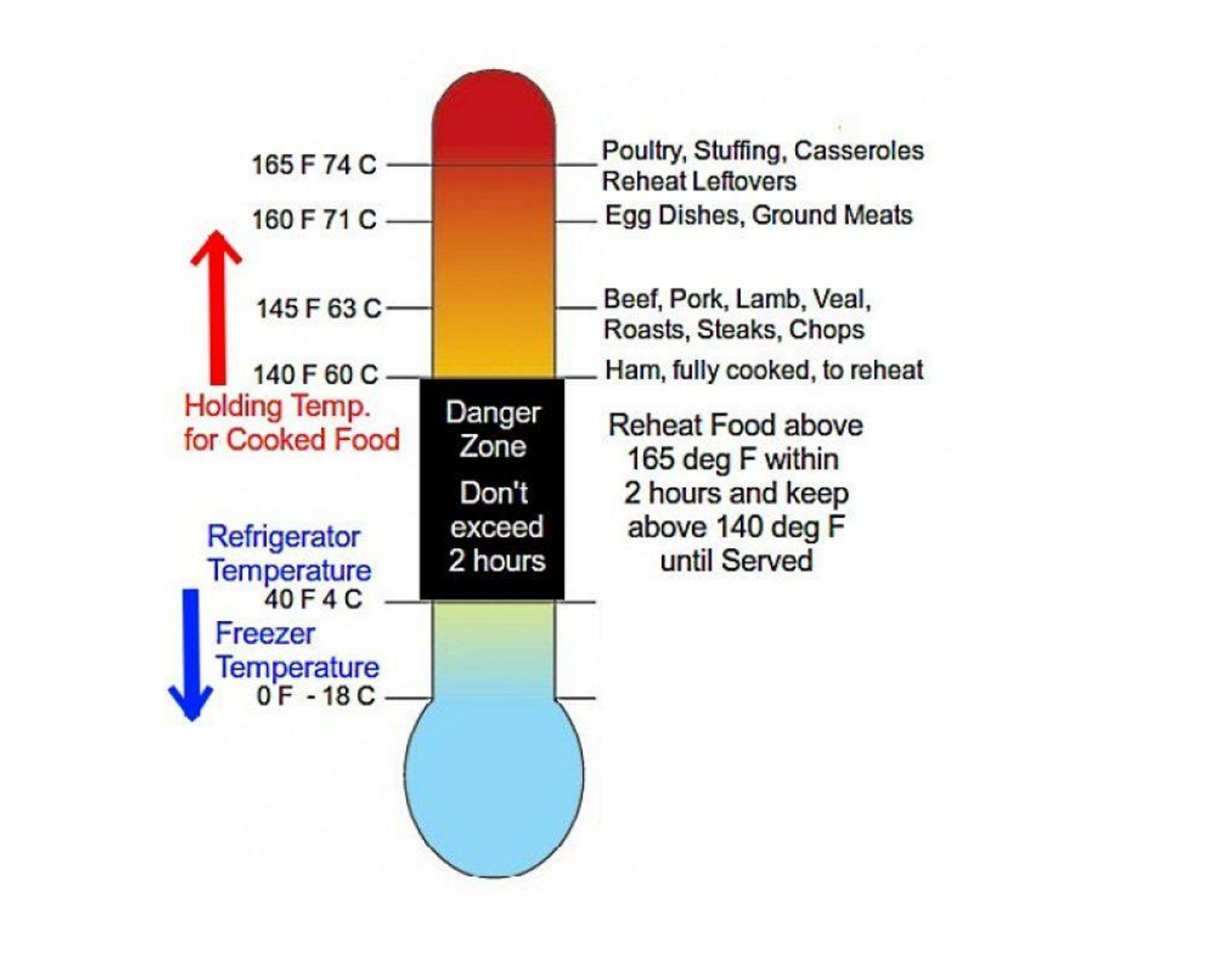|                                  | <b>Monday</b>                                                                 | <b>Tuesday</b>                                                            | Wednesday                                                                     | <b>Thursday</b>                                                                   | Friday                                                                        | <b>Saturday</b>                                                               | <b>Sunday</b>                                                                 |
|----------------------------------|-------------------------------------------------------------------------------|---------------------------------------------------------------------------|-------------------------------------------------------------------------------|-----------------------------------------------------------------------------------|-------------------------------------------------------------------------------|-------------------------------------------------------------------------------|-------------------------------------------------------------------------------|
| B<br>$\mathsf{R}$<br>E<br>A<br>K | Mini Pancakes<br>w/ Syrup &Butter<br><b>Cheese Stick</b>                      | <b>Breakfast Muffin</b><br>(Egg and Sausage)                              | Mini Eggo Waffle<br>w/ Syrup &Butter<br>$\bullet$ $\bullet$                   | Quaker Oat's Oatmeal w/<br><b>Cheese Stick</b>                                    | <b>Breakfast Sandwich</b>                                                     | <b>Bagel and Cream Cheese</b>                                                 | Fresh Baked Muffin w/<br>Cheese Stick and Yogurt                              |
| F<br>A<br>S                      | Alternate:<br>Cereal<br>Juice, assorted<br>Fresh fruit<br>Milk: 1% & Fat Free | Alternate Cereal<br>Juice, assorted<br>Fresh fruit<br>Milk: 1% & Fat Free | Alternate:<br>Cereal<br>Juice, assorted<br>Fresh fruit<br>Milk: 1% & Fat Free | Alternate: Cereal<br>Juice, assorted<br><b>Fresh Fruit</b><br>Milk: 1% & Fat Free | Alternate:<br>Cereal<br>Juice, assorted<br>Fresh fruit<br>Milk: 1% & Fat Free | Alternate:<br>Cereal<br>Juice, assorted<br>Fresh fruit<br>Milk: 1% & Fat Free | Alternate:<br>Cereal<br>Juice, assorted<br>Fresh fruit<br>Milk: 1% & Fat Free |
|                                  | Chicken Nuggets w/<br>roasted Sweet Potatoes 7<br>Green Beans                 | <b>Taco Tuesday</b><br>Chicken Fajita                                     | Sloppy Joe w/ Sweet<br>Potato Fries and Cole Slaw                             | Grilled Cheese and Tomato<br>Soup<br>Broccoli                                     | <b>Burger Bar</b>                                                             | Brunch for Lunch                                                              | Brunch for Lunch                                                              |
| N<br>C<br>$\overline{H}$         | <b>DVC&amp;</b><br>CKEN<br>NUGGS                                              |                                                                           |                                                                               |                                                                                   |                                                                               |                                                                               |                                                                               |
|                                  | Salad and Roll<br>Chilled Fresh Fruit<br>Milk: 1% & Fat Free                  | Salad and Roll<br>Chilled Fresh Fruit<br>Milk: 1% & Fat Free              | Salad and Roll<br><b>Chilled Fresh Fruit</b><br>Milk: 1% & Fat Free           | Salad and Roll<br><b>Chilled Fresh Fruit</b><br>Milk: 1% & Fat Free               | Salad and Roll<br><b>Chilled Fresh Fruit</b><br>Milk: 1% & Fat Free           | Salad and Roll<br>Chilled Fresh Fruit<br>Milk: 1% & Fat Free                  | Salad and Roll<br><b>Chilled Fresh Fruit</b><br>Milk: 1% & Fat Free           |
| D                                |                                                                               | Noodle Bowl                                                               | Stuffed Shells w/ Roll and<br>Sauteed Vegetables                              | Grilled Chicken Wrap w/<br>Orzo Salad                                             | Pizza w/ Veggies and<br>Salad.                                                | Beef a Roni w/ Garlic<br>Bread and Buttered Corn                              | Roasted Turkey Dinner                                                         |
| N<br>N<br>E<br>$\mathsf{R}$      | *****<br>Chips and Celery Sticks                                              |                                                                           |                                                                               |                                                                                   |                                                                               |                                                                               |                                                                               |
|                                  | <b>Tossed Salad and Roll</b><br>Fruit<br>Milk: 1% & Fat Free                  | <b>Tossed Salad and Roll</b><br>Fruit<br>Milk: 1% & Fat Free              | <b>Tossed Salad and Roll</b><br>Fruit<br>Milk: 1% & Fat Free                  | <b>Tossed Salad and Roll</b><br>Fruit<br>Milk: 1% & Fat Free                      | <b>Tossed Salad and Roll</b><br>Fruit<br>Milk: 1% & Fat Free                  | Macaroni<br><b>Tossed Salad and Roll</b><br>Fruit<br>Milk: 1% & Fat Free      | <b>Tossed Salad and Roll</b><br>Fruit<br>Milk: 1% & Fat Free                  |

## **Solnit Centers Cycle Menu - Sept 27 - Oct 3rd Week Three School Year :2021/2022**

 Served with Fresh Fruit. Tossed Salad available at Lunch and Dinner - Fruit available at each meal period. All Vegetable and Fruit servings are 1 cup servings (may have multiple servings of veggies). Milk and Juice are 8oz servings

**Alternate: Assorted Sandwiches, Sun butter & Jelly, Salad with Protein or Yogurt/Cheese Stick and Cracker**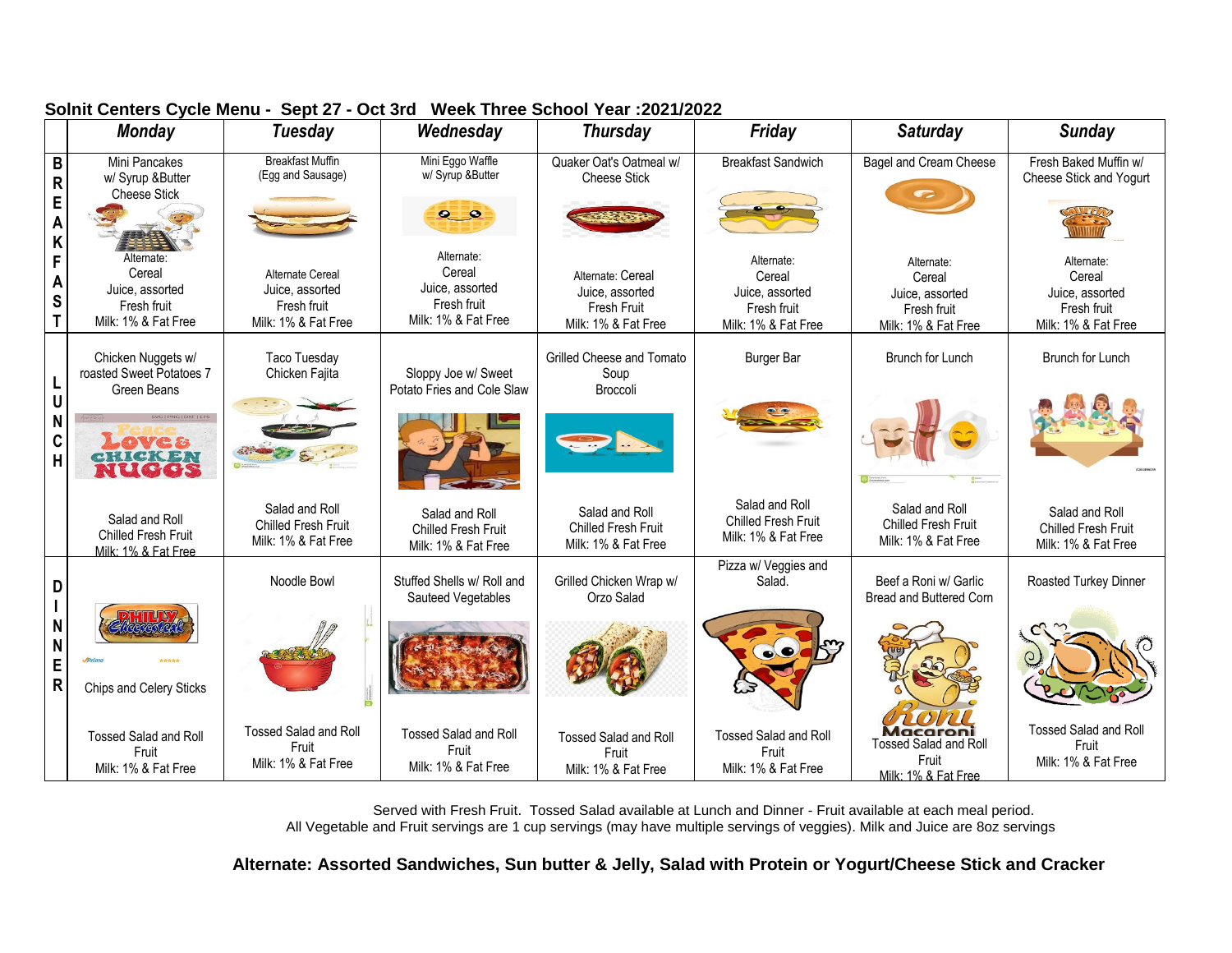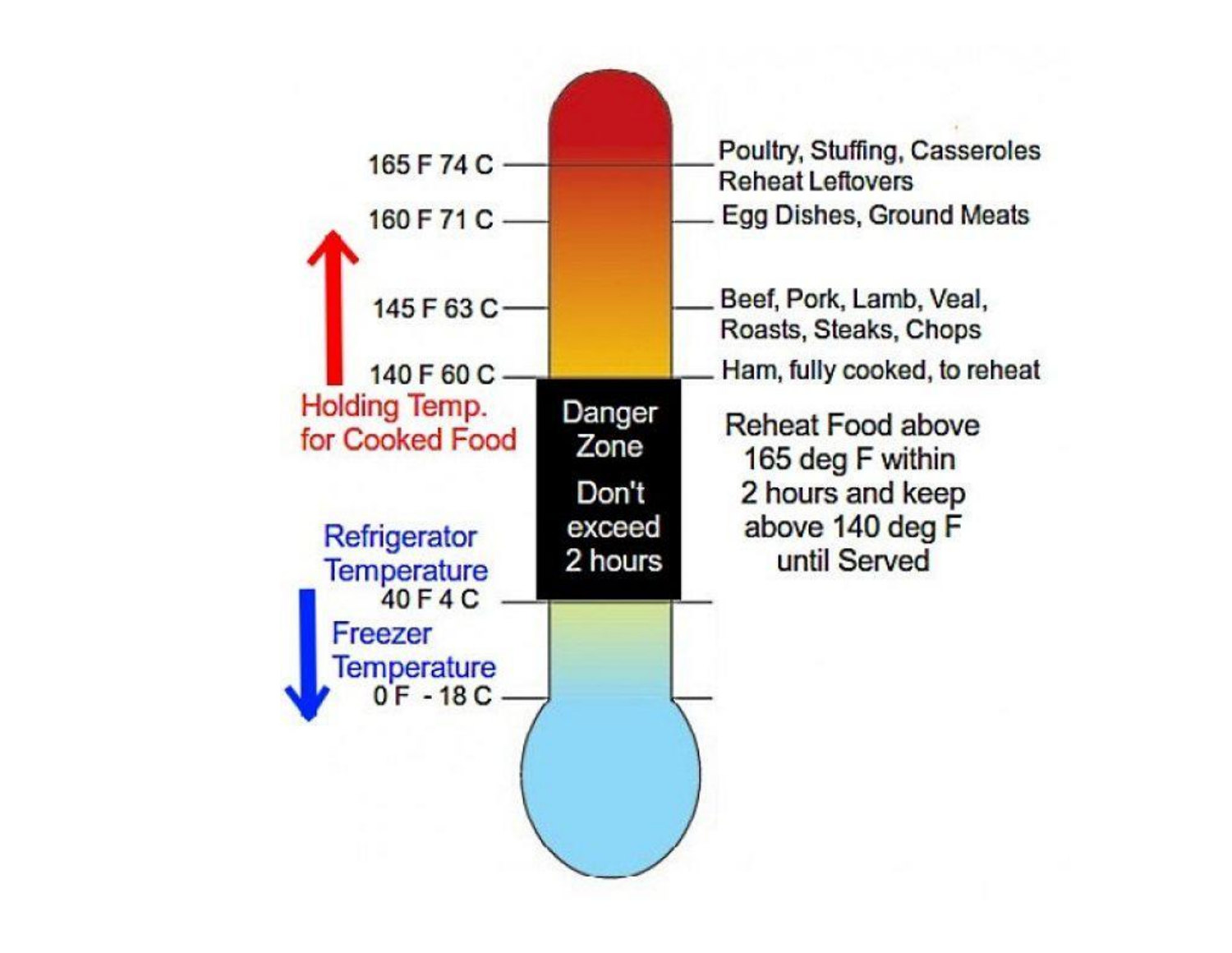### **Solnit Centers Cycle Menu – Oct 4 -10th Week Four School Year 2021/2022**

|                       | <b>Monday</b>                                                                 | Tuesday                                                                      | Wednesday                                                                     | <b>Thursday</b>                                                                      | Friday                                                                       | <b>Saturday</b>                                                               | <b>Sunday</b>                                                                |
|-----------------------|-------------------------------------------------------------------------------|------------------------------------------------------------------------------|-------------------------------------------------------------------------------|--------------------------------------------------------------------------------------|------------------------------------------------------------------------------|-------------------------------------------------------------------------------|------------------------------------------------------------------------------|
| B<br>R<br>E<br>A<br>K | Mini Pancakes<br>w/ Syrup &Butter<br><b>Cheese Stick</b>                      | <b>Breakfast Muffin</b><br>(Egg and Sausage)                                 | Mini Eggo Waffle<br>w/ Syrup &Butter<br>$\bullet$ $\bullet$                   | Quaker Oat's Oatmeal w/<br><b>Cheese Stick</b>                                       | <b>Breakfast Sandwich</b>                                                    | <b>Bagel and Cream Cheese</b>                                                 | Fresh Baked Muffin w/<br>Cheese Stick and Yogurt                             |
| F<br>A<br>S<br>T      | Alternate:<br>Cereal<br>Juice, assorted<br>Fresh fruit<br>Milk: 1% & Fat Free | Alternate<br>Cereal<br>Juice, assorted<br>Fresh fruit<br>Milk: 1% & Fat Free | Alternate:<br>Cereal<br>Juice, assorted<br>Fresh fruit<br>Milk: 1% & Fat Free | Alternate:<br>Cereal<br>Juice, assorted<br><b>Fresh Fruit</b><br>Milk: 1% & Fat Free | Alternate<br>Cereal<br>Juice, assorted<br>Fresh fruit<br>Milk: 1% & Fat Free | Alternate:<br>Cereal<br>Juice, assorted<br>Fresh fruit<br>Milk: 1% & Fat Free | Alternate<br>Cereal<br>Juice, assorted<br>Fresh fruit<br>Milk: 1% & Fat Free |
|                       | <b>Grilled Chicken Sandwich</b><br>w/ Sweet Potato Fries &                    | Taco Tuesday                                                                 | <b>Grilled Cheese and Tomato</b>                                              | Teriyaki Bowl                                                                        | <b>Burger Bar</b>                                                            | <b>Brunch for Lunch</b>                                                       | <b>Brunch for Lunch</b>                                                      |
| L<br>U<br>N<br>C<br>H | <b>Broccoli</b>                                                               | Pork Carnitas w/ Refried<br>Beans and Rice<br><b>CORNETAS</b>                | Soup<br><b>Carrot Sticks</b>                                                  |                                                                                      |                                                                              |                                                                               |                                                                              |
|                       | Salad and Roll<br><b>Chilled Fresh Fruit</b><br>Milk: 1% & Fat Free           | Salad and Roll<br><b>Chilled Fresh Fruit</b><br>Milk: 1% & Fat Free          | Salad and Roll<br>Chilled Fresh Fruit<br>Milk: 1% & Fat Free                  | Salad and Roll<br><b>Chilled Fresh Fruit</b><br>Milk: 1% & Fat Free                  | Salad and Roll<br><b>Chilled Fresh Fruit</b><br>Milk: 1% & Fat Free          | Salad and Roll<br><b>Chilled Fresh Fruit</b><br>Milk: 1% & Fat Free           | Salad and Roll<br><b>Chilled Fresh Fruit</b><br>Milk: 1% & Fat Free          |
| D                     | Swedish Meatballs w/<br>Noodles and Mixed<br>Vegetables                       | Chicken Wings w/ Roasted<br>Potatoes & Fiesta<br>Vegetables                  | Kielbasa w/ Perogies<br>served with Onions and<br>Carrots                     | Sliced Turkey w/ Green<br>Beans and Mashed<br>Potatoes                               | Pizza w/ Antipasto Salad                                                     | Sloppy Joe w/ Buffalo<br>Cauliflower and Chips                                | Grilled Chicken & Broccoli<br>Alfredo                                        |
| N<br>N<br>E<br>R      | $\cdot$ .                                                                     |                                                                              | Pierogi<br>& Kielbasa                                                         |                                                                                      | $\bullet$                                                                    |                                                                               |                                                                              |
|                       | <b>Tossed Salad and Roll</b><br>Fruit<br>Milk: 1% & Fat Free                  | <b>Tossed Salad and Roll</b><br>Fruit<br>Milk: 1% & Fat Free                 | <b>Tossed Salad and Roll</b><br>Fruit<br>Milk: 1% & Fat Free                  | <b>Tossed salad and Roll</b><br>Fruit<br>Milk: 1% & Fat Free                         | <b>Tossed Salad and Roll</b><br>Fruit<br>Milk: 1% & Fat Free                 | <b>Tossed Salad and Roll</b><br>Fruit<br>Milk: 1% & Fat Free                  | <b>Tossed Salad and Roll</b><br>Fruit<br>Milk: 1% & Fat Free                 |

 Served with Fresh Fruit. Tossed Salad available at Lunch and Dinner - Fruit available at each meal period. All Vegetable and Fruit servings are 1 cup servings(may have multiple servings of veggies). Milk and Juice are 8oz servings

**Alternate: Assorted Sandwiches, Sun butter & Jelly, Salad with Protein or Yogurt/Cheese Stick and cracker**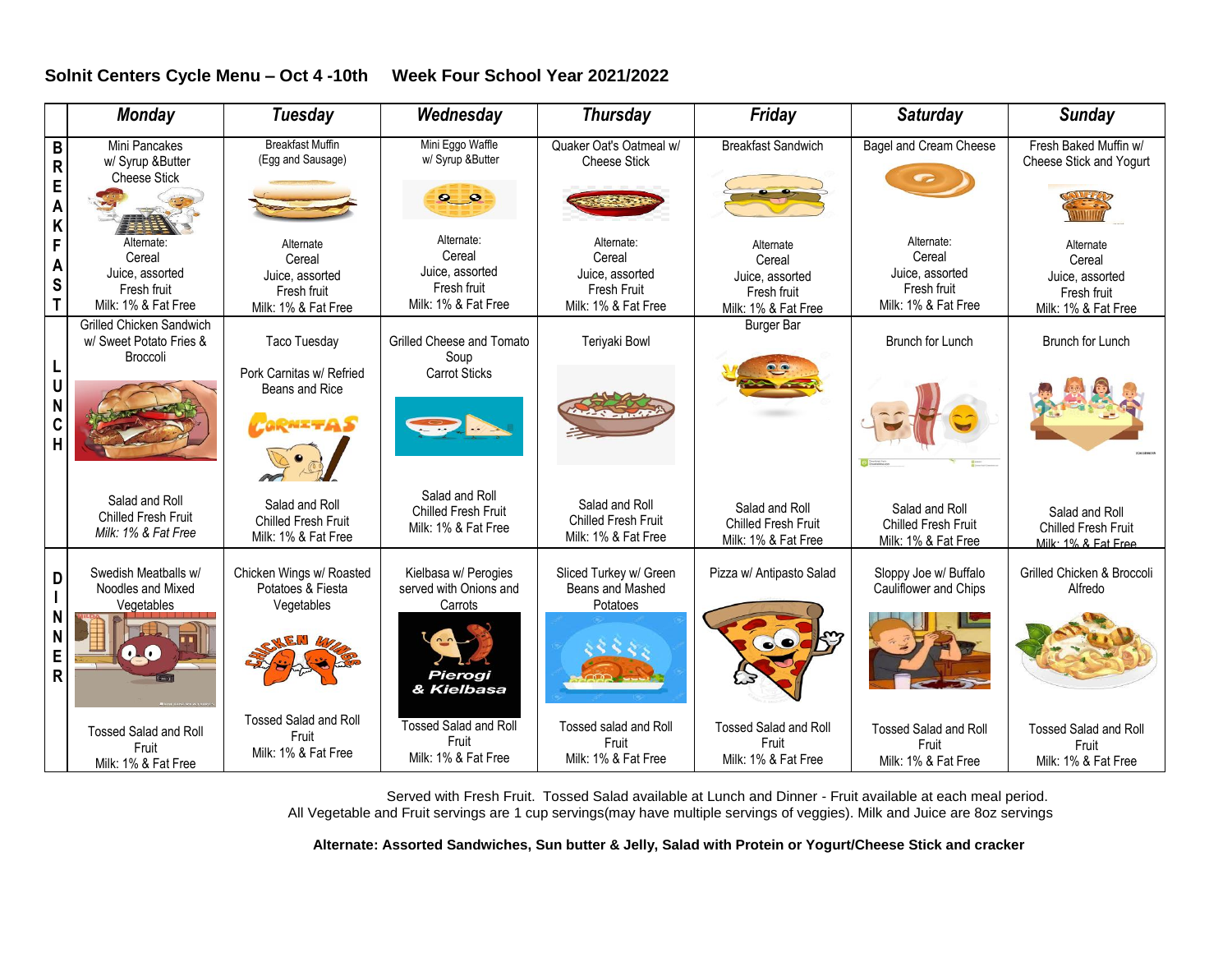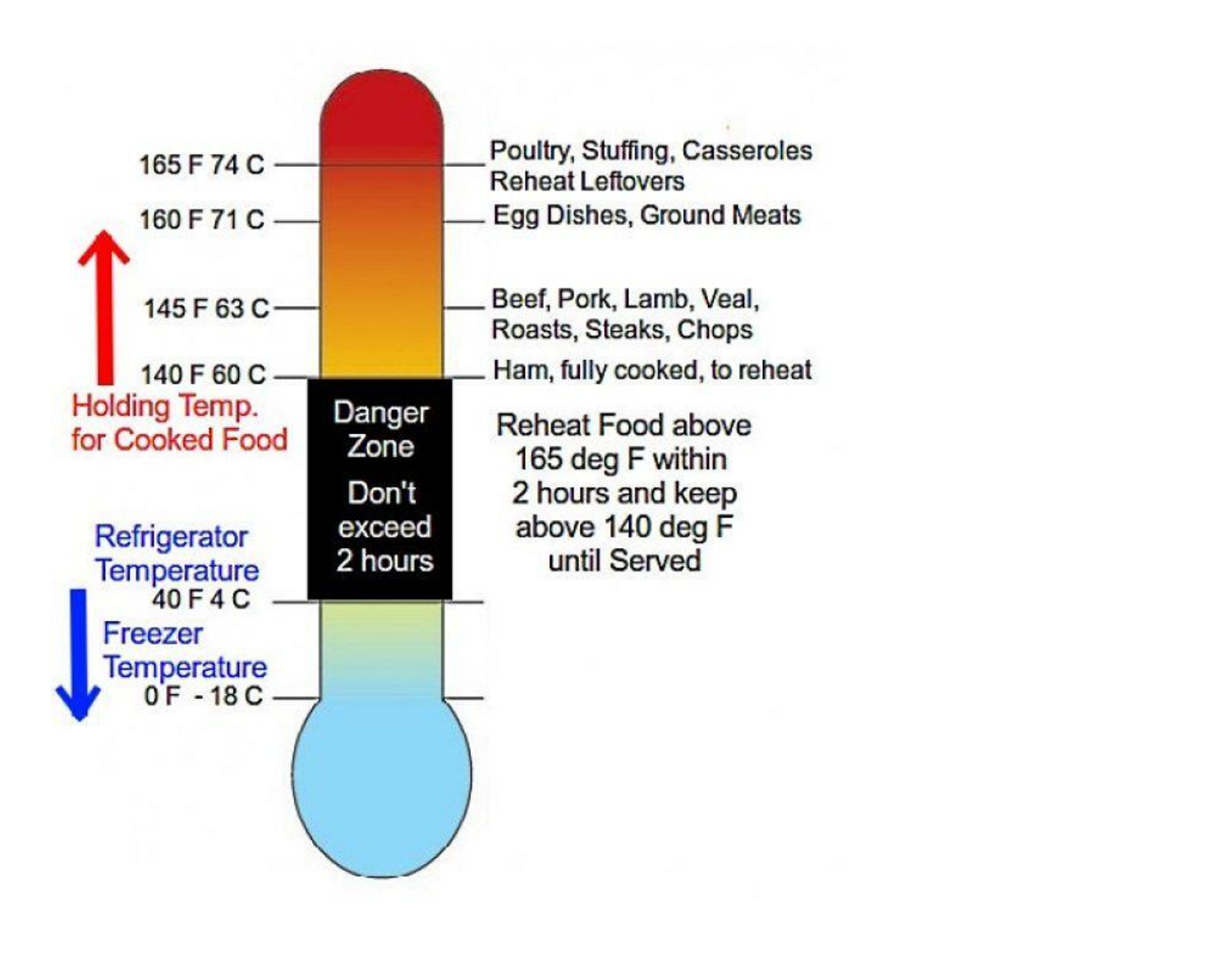# **Solnit Centers Week Five: Oct 11-17th School Year 2021/2022**

| M                                              | <b>Monday</b>                                                                | <b>Tuesday</b>                                                                | Wednesday                                                                     | <b>Thursday</b>                                                                      | Friday                                                       | <b>Saturday</b>                                                                                    | <b>Sunday</b>                                                                 |
|------------------------------------------------|------------------------------------------------------------------------------|-------------------------------------------------------------------------------|-------------------------------------------------------------------------------|--------------------------------------------------------------------------------------|--------------------------------------------------------------|----------------------------------------------------------------------------------------------------|-------------------------------------------------------------------------------|
| $\pmb{\mathsf{B}}$<br>${\sf R}$<br>E<br>A<br>K | Mini Pancakes<br>w/ Syrup &Butter<br><b>Cheese Stick</b>                     | <b>Breakfast Muffin</b><br>(Egg and Sausage)                                  | Mini Eggo Waffle<br>w/ Syrup &Butter<br>$\bullet$                             | Quaker Oat's Oatmeal w/<br><b>Cheese Stick</b>                                       | <b>Breakfast Sandwich</b>                                    | Bagel and Cream Cheese                                                                             | Fresh Baked Muffin w/<br>Cheese Stick and Yogurt                              |
| F<br>A<br>S<br>T                               | Alternate<br>Cereal<br>Juice, assorted<br>Fresh fruit<br>Milk: 1% & Fat Free | Alternate:<br>Cereal<br>Juice, assorted<br>Fresh fruit<br>Milk: 1% & Fat Free | Alternate:<br>Cereal<br>Juice, assorted<br>Fresh fruit<br>Milk: 1% & Fat Free | Alternate:<br>Cereal<br>Juice, assorted<br><b>Fresh Fruit</b><br>Milk: 1% & Fat Free | Alternate:<br>Cereal<br>Juice, assorted<br>Fresh fruit       | Alternate<br>Cereal<br>Juice, assorted<br>Fresh fruit<br>Milk: 1% & Fat Free                       | Alternate:<br>Cereal<br>Juice, assorted<br>Fresh fruit<br>Milk: 1% & Fat Free |
| L<br>U<br>N<br>C<br>$\overline{\mathsf{H}}$    | Turkey Club Wrap w/ Chips<br>and Carrot Sticks<br>Turkey Club <i>Wrap</i>    | Classic Beef Taco w/ Rice<br>and Black Beans<br>TACO<br><b>TUESDAY</b>        | Chicken Sandwich w/<br>Macaroni Salad and Cole<br>Slaw                        | General Tso Chicken &<br>Dumplings w/ Fried Rice<br>and Greens                       | Top your Burger                                              | Brunch for Lunch                                                                                   | <b>Brunch for Lunch</b>                                                       |
|                                                | Salad and Roll<br>Chilled Fresh Fruit<br>Milk: 1% & Fat Free                 | Salad and Roll<br><b>Chilled Fresh Fruit</b><br>Milk: 1% & Fat Free           | Salad and Roll<br>Chilled fresh Fruit<br>Milk: 1% & Fat Free                  | Salad and Roll<br><b>Chilled Fresh Fruit</b><br>Milk: 1% & Fat Free                  | Salad and Roll<br>Chilled Fresh Fruit<br>Milk: 1% & Fat Free | Salad and Roll<br><b>Chilled Fresh Fruit</b><br>Milk: 1% & Fat Free                                | Salad and Roll<br><b>Chilled Fresh Fruit</b><br>Milk: 1% & Fat Free           |
| D<br>N<br>N                                    | Eggplant Parm w/ Pasta &<br><b>Garlic Sticks</b>                             | Chicken & Broccoli Rice or<br>Pasta Bowl                                      | Spaghetti and Meatballs                                                       | Crispy Fish Bites w/ Fries<br>Cole Slaw                                              | Stromboli w/ Caesar Salad                                    | <b>Grilled Mesquite Pork</b><br>Chops Served w/<br>Cornbread, Sweet Potatoes<br>and Collard Greens | Ravioli w/ Spinach and<br>Garlic Toast                                        |
| E<br>$\overline{\mathsf{R}}$                   | <b>Tossed Salad and Roll</b>                                                 | <b>Tossed Salad and Roll</b>                                                  |                                                                               |                                                                                      |                                                              |                                                                                                    |                                                                               |
|                                                | Fruit<br>Milk: 1% & Fat Free                                                 | Fruit<br>Milk: 1% & Fat Free                                                  | <b>Tossed Salad and Roll</b><br>Fruit<br>Milk: 1% & Fat Free                  | <b>Tossed Salad and Roll</b><br>Fruit<br>Milk: 1% & Fat Free                         | <b>Tossed Salad and Roll</b><br>Fruit<br>Milk: 1% & Fat Free | <b>Tossed Salad and Roll</b><br>Fruit<br>Milk: 1% & Fat Free                                       | <b>Tossed Salad and Roll</b><br>Fruit<br>Milk: 1% & Fat Free                  |

 Served with Fresh Fruit. Tossed Salad available at Lunch and Dinner - Fruit available at each meal period. All Vegetable and Fruit servings are 1 cup servings(may have multiple servings of veggies). Milk and Juice are 8oz servings

**Alternate: Assorted Sandwiches, Sun butter & Jelly, Salad with Protein or Yogurt/Cheese Stick and cracker**